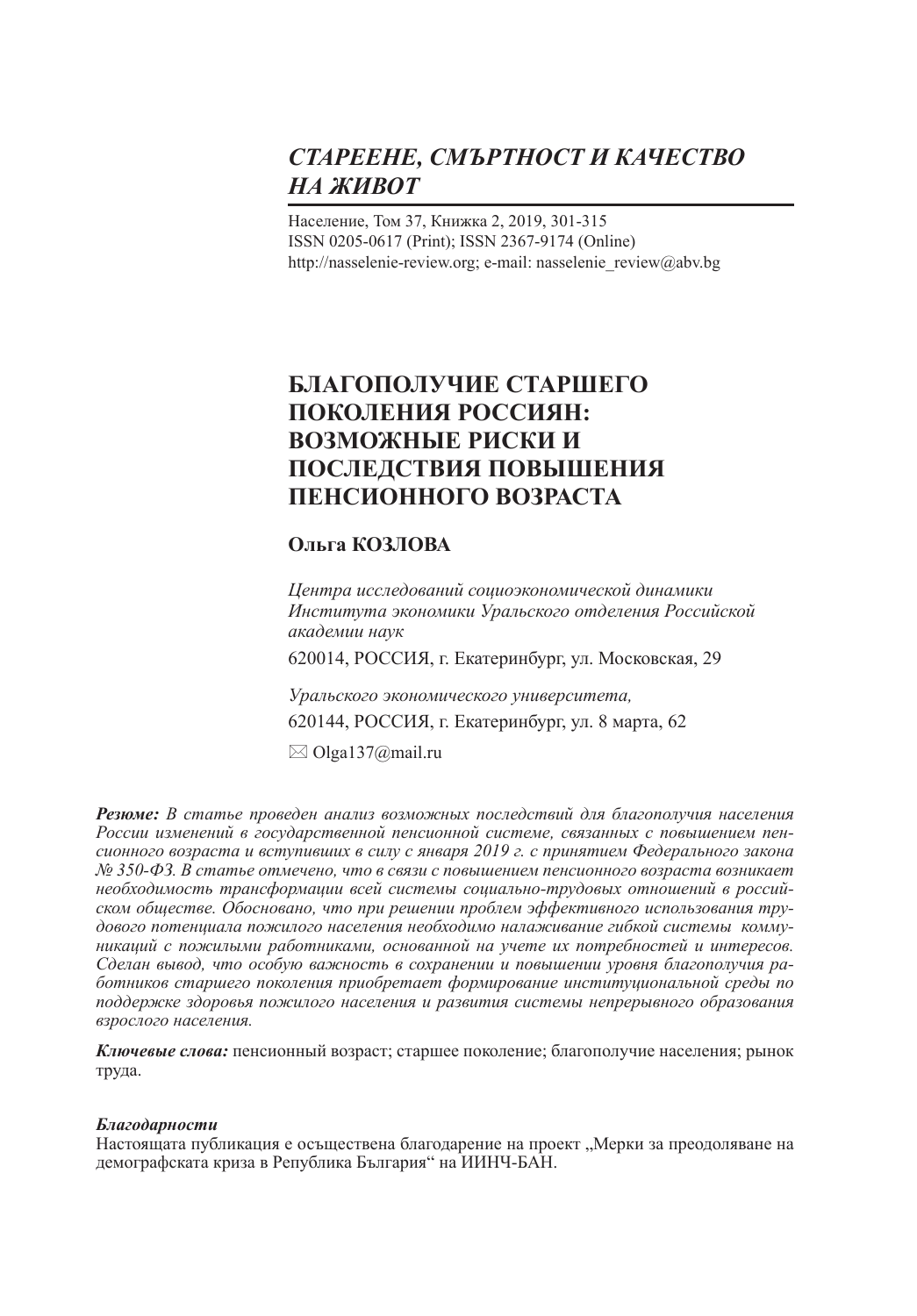*Статията да се цитира по следния начин:*

**Козлова, О.** (2019). Благополучие старшего поколения россиян: возможные риски и последствия повышения пенсионного возраста. *Население*, Том 37, Кн. 2, 301-315. ISSN 0205-0617 (Print); ISSN 2367-9174 (Online).

© О. Козлова, 2019

Статията е постъпила през м. януари 2019 Приета за публикуване през м. април 2019 Публикувана онлайн през м. юли 2019

Авторът е прочел и одобрил окончателния вариант на ръкописа.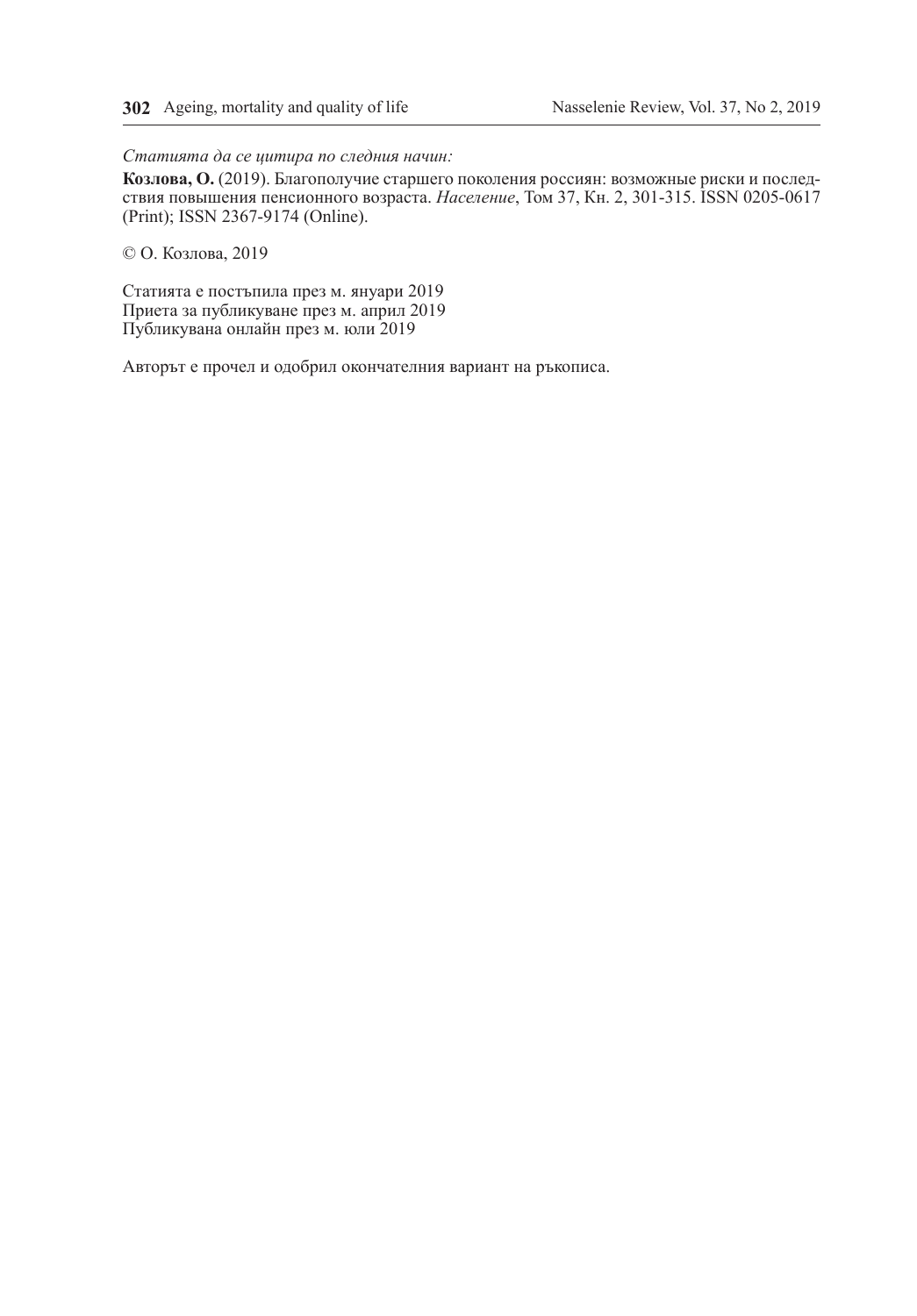# *AGEING, MORTALITY AND QUALITY OF LIFE*

Nasselenie Review, Volume 37, Number 2, 2019, 301-315 ISSN 0205-0617 (Print); ISSN 2367-9174 (Online) http://nasselenie-review.org; e-mail: nasselenie\_review@abv.bg

## **WELL-BEING OF THE RUSSIAN OLDER GENERATION: POSSIBLE RISKS AND CONSEQUENCES OF RAISING THE RETIREMENT AGE**

## **Olga KOZLOVA**

*Economics, head of the center for socio-economic dynamics research Institute of Economics of the Ural branch of the Russian Academy of Sciences* 620014, RUSSIA, Ekaterinburg, street Moscow, 29

*Department of labor Economics and personnel management Ural University of Economics*

620144, RUSSIA, Ekaterinburg, 8 Marta str., 62

 $\boxtimes$  Olga137@mail.ru

*Abstract: The possible consequences for the well-being of the Russian population due to changes in the state pension system associated with the increase in the retirement age, valid from January 2019 with the adoption of the Federal law № 350-FZ, are analyzed in this article. The article notes that due to the increase in the retirement age there is a need to transform the entire system of social and labor relations in the Russian society. It is proved that in solving the problems of effective use of the labor potential of the elderly population it is necessary to establish a flexible system of communication with older workers, based on their needs and interests. It is concluded, that the formation of the institutional environment to support the health and the development of the continuous education system of the elderly population is of particular importance in maintaining and improving the well-being of older generation workers.*

*Keywords:* retirement age; the older generation; the well-being of the population; the labor market.

### *Acknowledgement*

This publication has been possible thanks to the project of IPHS-BAS 'Measures to overcome the demographic crisis in the Republic of Bulgaria'.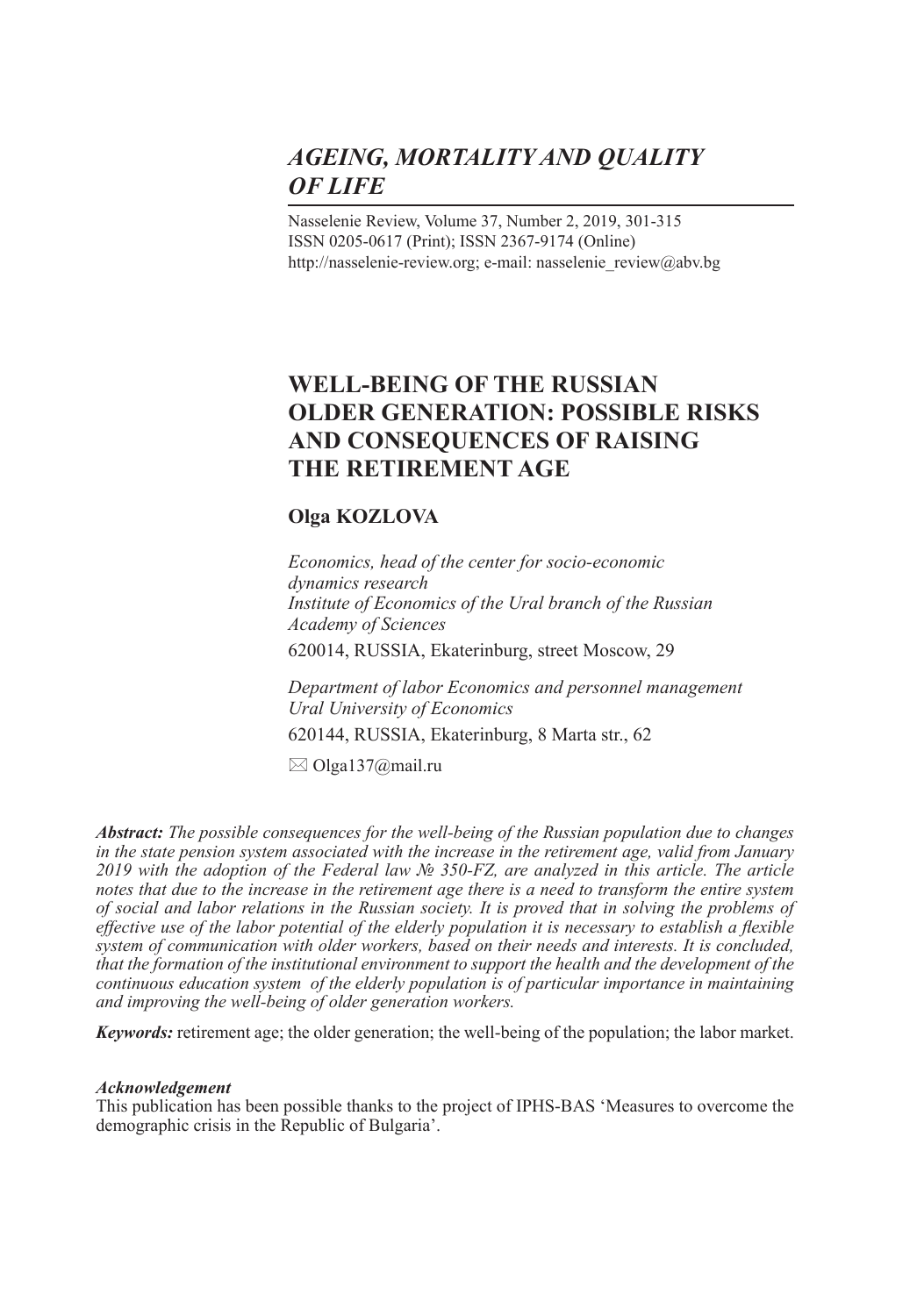#### *This article can be cited as follows:*

**Kozlova, O.** (2019). Blagopoluchiye starshego pokoleniya rossiyan: vozmozhnyye riski i posledstviya povysheniya pensionnogo vozrasta. [Well-being of the Russian older generation: possible risks and consequences of raising the retirement age]. *Nasselenie Review*, Volume 37, Number 2, 301-315. ISSN 0205-0617 (Print); ISSN 2367-9174 (Online).

© O. Kozlova, 2019

Submitted – January 2019 Revised – April 2019 Published – July 2019

The author has read and approved the final manuscript.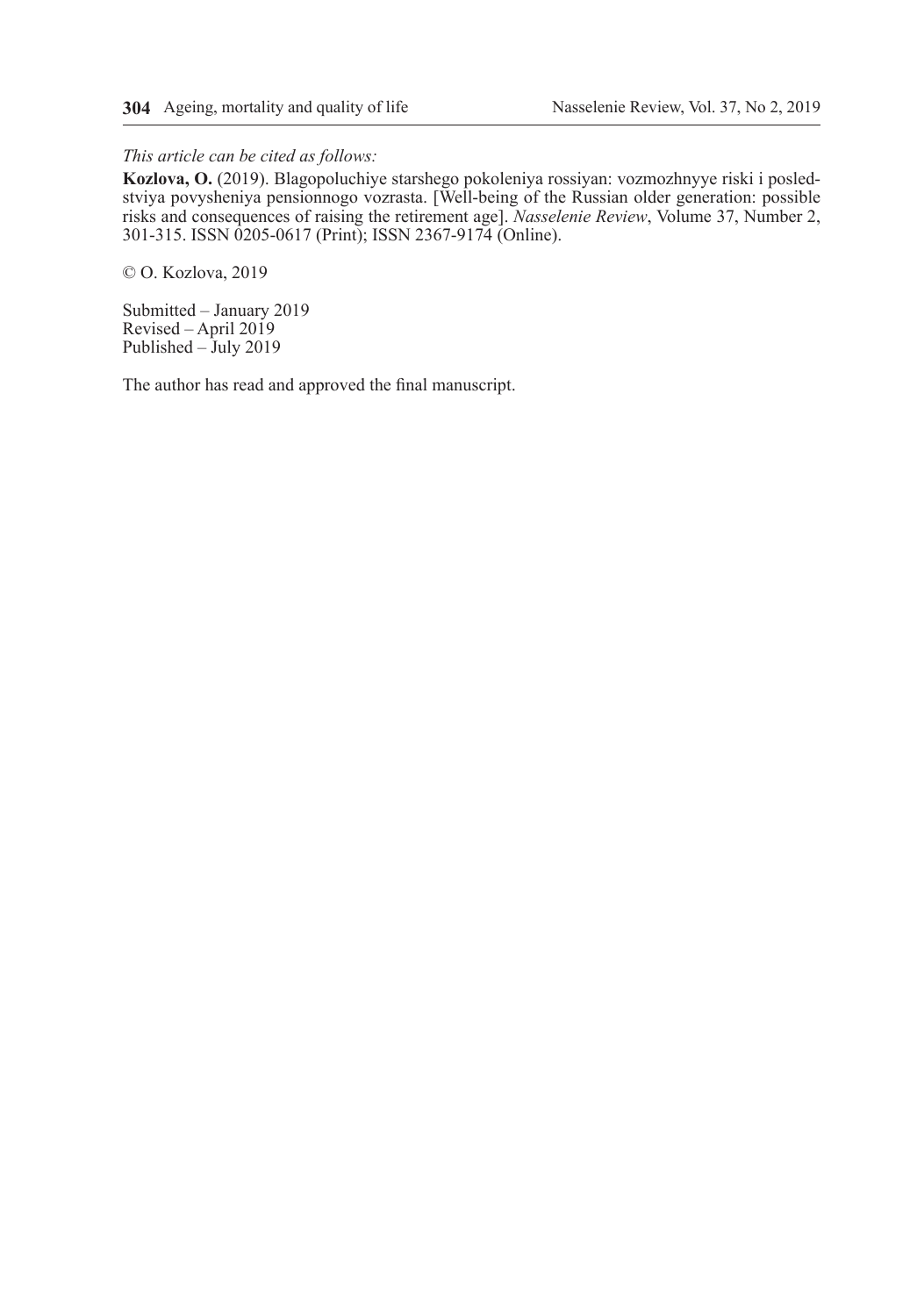#### **INTRODUCTION**

For many countries, population ageing is becoming one of the key problems, the solution of which requires the authorities to develop effective policies that comprehensively solve not only the problems of economic development and of the whole society, but also the problems of the elderly population. It is which ensures the effective functioning of national economies in the new demographic situation. The ageing of the population is characterized by increase of older persons proportion (60 years and older), decrease of children proportion (under 15 years) and the working-age population (15 to 59 years). As noted in the UN Secretary-General's 2009 report, by 2050, the number of older persons worldwide is expected to exceed the number of children under  $15<sup>1</sup>$ .

In Russia the share of persons over the working age in the population structure is also steadily increasing, currently amounting to about 25,9%, while maintaining the trend of further growth.

In connection with the increasing aging of the population, the government adopted Federal law No. 350-FZ "On amendments to certain legislative acts of the Russian Federation on the issues of assignment and payment of pensions", approved by the President of Russia on 3 October 2018., which involves a whole complex of changes concerning not only insurance old-age pensions, but also social and early pensions of Russian citizens. One of the most significant innovations of the law is the correction of the age at which a citizen of the Russian Federation has the right to an old-age pension. The correction is associated with an increase in the age limit, providing for a gradual increase in the retirement age of citizens – from 55 to 60 years for women and from 60 to 65 years for men for the period from 2019 to 2034. with an annual increase in the age limit for six months. The retirement age will also increase for teachers, medical and creative workers entitled to early retirement, as well as for citizens working in the Far North. Benefits for early pensions will remain for those who work in harmful and dangerous production, women with five or more children, the visually impaired in the first group, one of the parents or guardians of disabled children, victims of the Chernobyl accident and other categories with social benefits. Citizens with long-term employment (40 years for women and 45 years for men) are offered the opportunity to retire two years earlier by the government. At the same time, it is believed that the increase in the retirement age will annually increase pensions for non-working pensioners by one thousand rubles (about \$ 15).). The government justified the need for this measure by the fact of increasing life expectancy in the country, the opportunity to save the budget by reducing budget transfers to the Pension Fund and increase the number of labor resources.

Possible public discontent was probably considered one of the reasons why the government postponed raising the retirement age, despite the fact that similar reforms are already taking place in other post-Soviet countries with similar life expectancy. It should also be noted that against the background of the delay in resolving the is-

<sup>1</sup> United Nations news [Online]. Available at: https://news.un.org/ru/story/2009/02/1140271 (appeal date 10/01/2019)